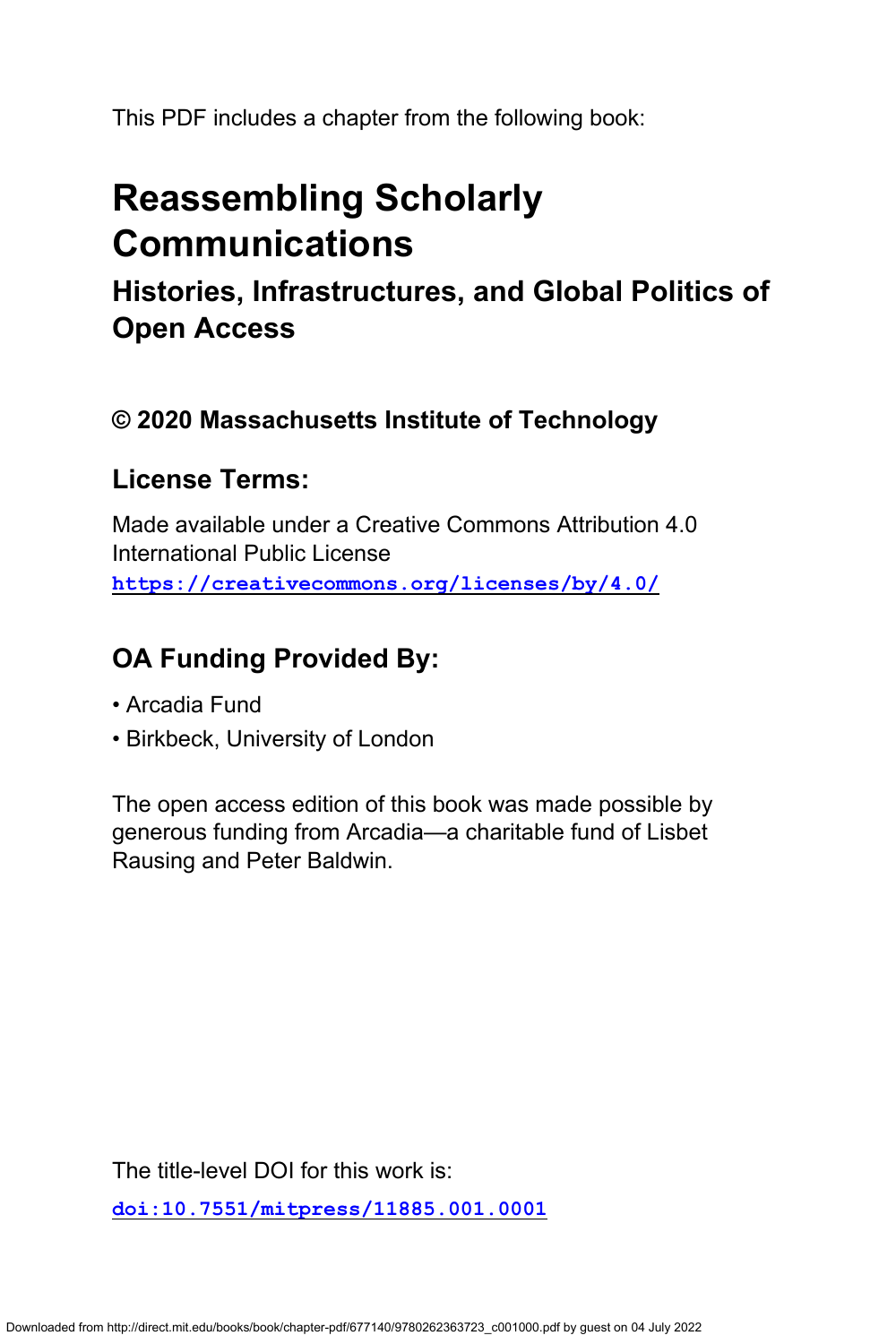# **10 The Political Histories of UK Public Libraries and Access to Knowledge**

#### **Stuart Lawson**

To complement contemporary discussions on open access, this chapter considers public libraries as one element of the longer history of access to scholarly knowledge.<sup>1</sup> A historical perspective reveals that access to knowledge has undergone a long, slow process of change, related to social, technical, and political developments in printing, mass literacy, universities, and libraries. Until the advent of the digital technologies that enable the Open Access Movement, public access to the scholarly record required physical access to printed works. Public libraries helped facilitate this, fulfilling a vital role in extending access to scholarship beyond the academy. However, the complex power dynamics at play in the dissemination of ideas are visible in the creation of public libraries, through the role of philanthropy, Enlightenment notions of self-improvement, and the class politics of the Victorian era. This chapter examines these origins, with a focus on the UK, to reveal that current debates around the consequences of widening public access to scholarship—and how this expansion should be paid for—are nothing new. The liberal ideals underpinning librarianship in the nineteenth and twentieth centuries are still present in the digital era and exploring the biases and contradictions contained within public libraries' history may give us pause when considering the political context of scholarly publishing today.

#### **Public Libraries and Expanding Access**

For most of their history, libraries have existed to serve specific communities, although some were also open to members of the general public. The transition from a patchwork of community and membership libraries to what would be recognized today as a modern national public library service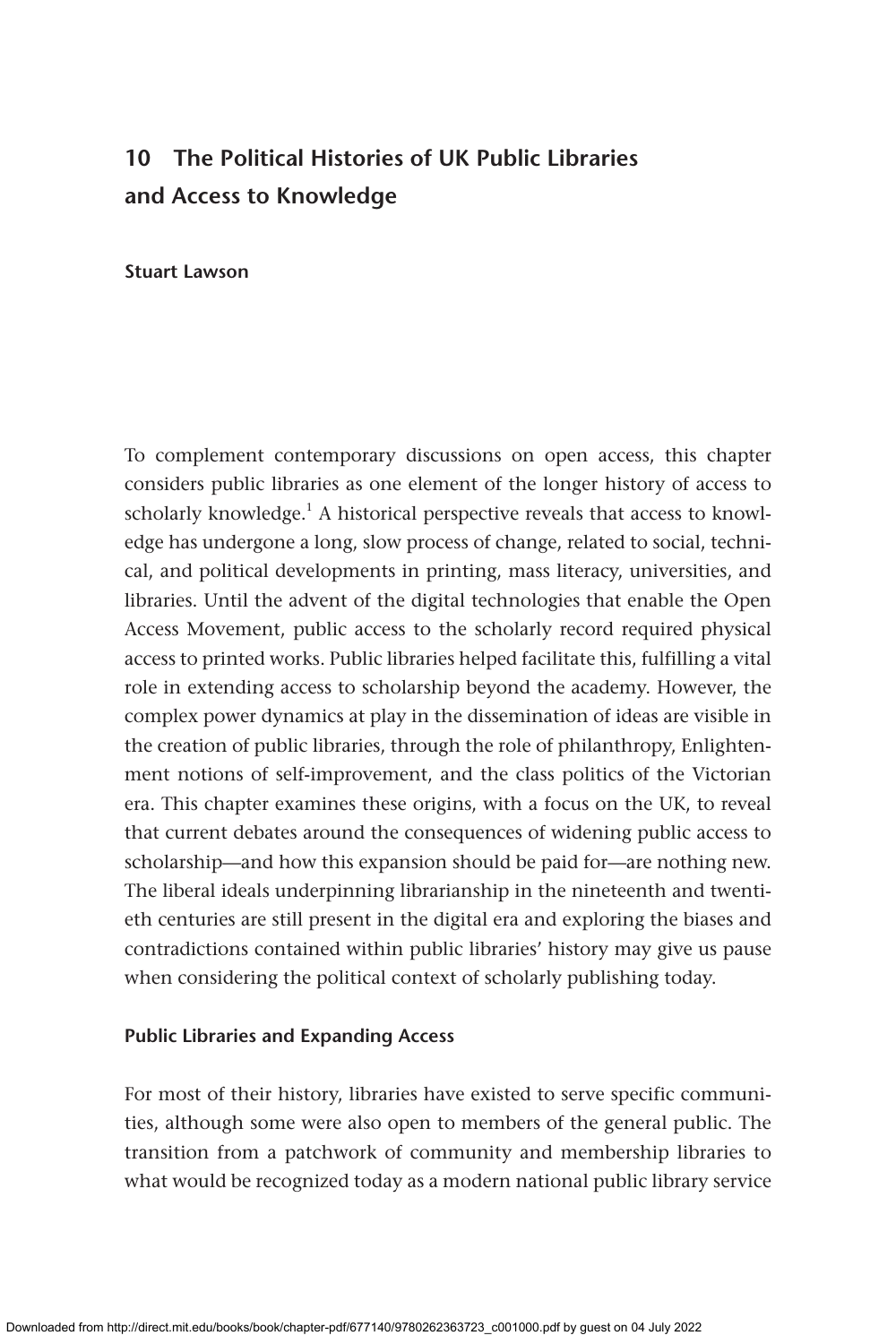is well illustrated by examining the origins of public libraries in the UK, the country generally recognized as the first to legislate for a nationwide library service.<sup>2</sup> The term "public library" was used in Britain as early as the seventeenth century to describe libraries supported by a variety of funding models:<sup>3</sup> endowed libraries (founded by philanthropists), subscription libraries,<sup>4</sup> and institutional libraries. These models encompassed a diverse range of library types, from the institutional libraries of religious organizations through to cooperatively owned workers libraries. When public libraries in the modern sense—that is, publicly funded institutions for use by the whole community—were created, they built on this earlier legacy, in some cases very directly with the transfer of books and buildings.<sup>5</sup> The idea of public libraries as a network of institutions to serve an entire nation only became possible in the UK following the 1850 Public Libraries Act, which allowed town councils to establish libraries funded by raising local taxes.<sup>6</sup> Over the next century, the national network slowly came into being, with steady growth in the number of libraries, driven by further legislation such as the 1919 Public Libraries Act that extended library provision beyond urban centers to counties as well. The amount of funding that could be raised through taxation was limited, so many libraries relied on philanthropy from wealthy individuals to fund the acquisition of reading materials, with the steel magnate Andrew Carnegie taking a leading role in paying for the buildings themselves.<sup>7</sup> Library provision to all finally became a statutory obligation of local authorities with the 1964 Public Libraries and Museums Act.

Concurrently, working-class education had expanded greatly throughout the nineteenth century, and not only through state-sponsored channels: mutual improvement societies, cooperative societies, miners' libraries and mechanics' institutes all contributed to adult education. Formal higher education also underwent big changes in the same period: despite their medieval origins, modern universities were largely a product of the nineteenth century,<sup>8</sup> during which time new universities were created in Britain's civic centers.<sup>9</sup> By the mid-nineteenth century, education reforms meant that most adults were literate to some degree, $10$  and details of the occupations of registered library users in the 1870s show that a majority were of the working classes.<sup>11</sup> The coupling of broadened access to education with public library provision resulted in a dramatic expansion of public appetite for access to scholarship. The professionalization of science around the turn of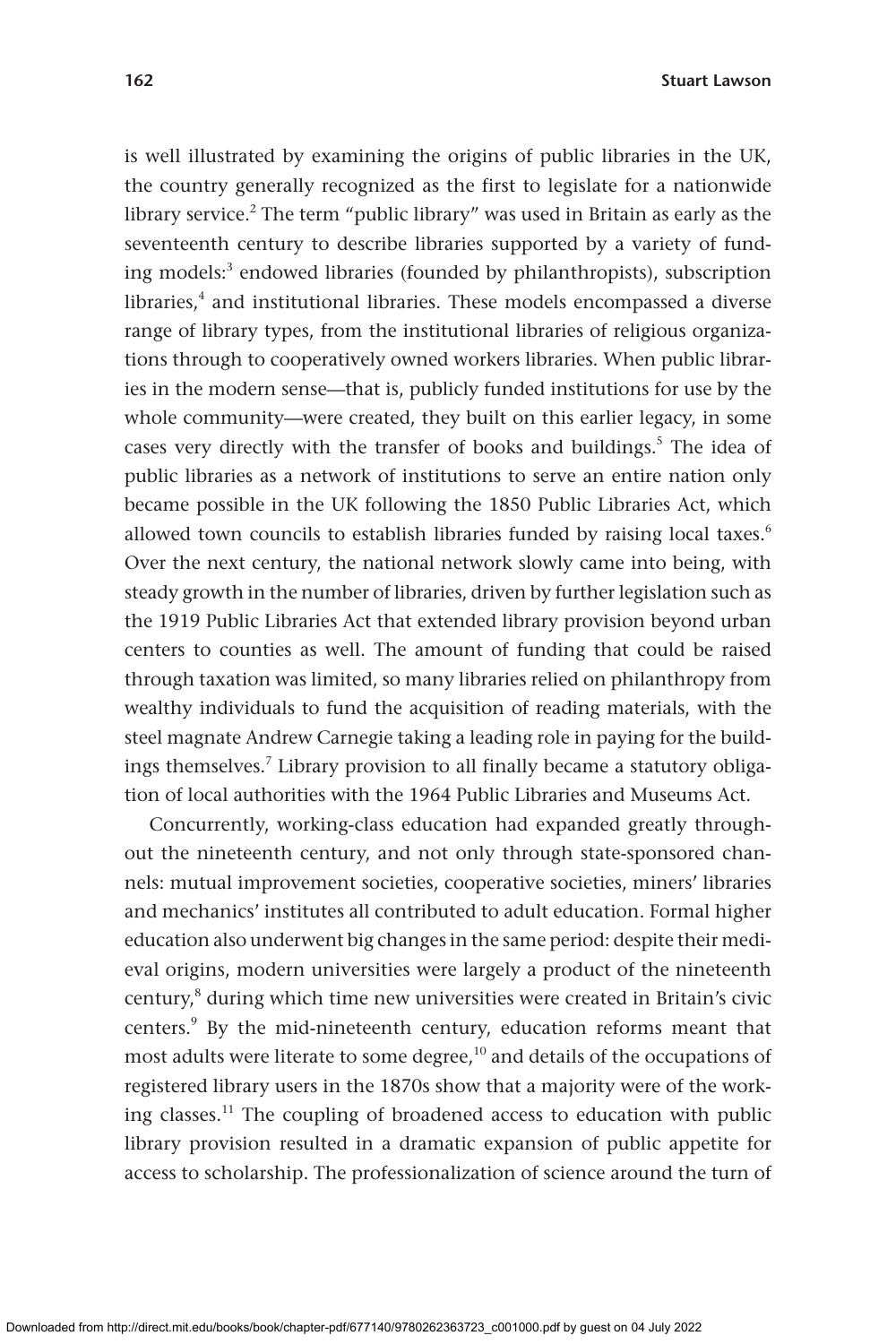the twentieth century<sup>12</sup> also contributed to greater participation in scholarship beyond the traditional "gentleman-scholars" who had previously dominated science, although the requirement of a university education may have had a negative impact on self-trained working-class scientists.<sup>13</sup> Access to reference materials through public libraries played an important supporting role in all of this—at least in the cities—particularly in expanding access to women, who had often been excluded both from universities and from institutions designed for working men. $^{14}$ 

A counter reading of the history of working-class education in the UK, though, shows a gradual shift of control out of the hands of the workers themselves and toward the governing classes. It began with working-class activists organizing among themselves, was solidified into institutions such as mechanics' institutes that were much more heavily reliant on middleclass patronage, and finally led to state control of education. While in some ways this was a victory, resulting in universal free education for all children regardless of class, it also diminished traditions of mutual support and self-organization in place of benevolent "care." This narrative is somewhat oversimplified—after all, self-educated intellectuals were always a minority within the working classes—but raises important issues around power relations that are discussed further below.<sup>15</sup> Public libraries were part of this process. The state-funded public library network that was becoming fairly comprehensive by the early twentieth century did offer greatly expanded opportunities for working-class people to access books, but at the cost of removing some of the agency<sup>16</sup> from the decision over what to purchase that was present in the small local libraries of a century earlier. This trade-off between access and agency has resonance with current debates surrounding the geopolitics of open access, especially regarding the relations between the Global North and South. Indeed, one specific model of funding open access, article processing charges (APCs), has been widely criticized as a form of "neocolonialism" that entrenches unequal power relations, fueling a disparity between those who can afford to publish using that model and those who cannot (for more on this, see Thomas Hervé Mboa Nkoudou's chapter in this volume).<sup>17</sup> The "missionary" aspect of the UK's early public library provision, whereby wealthy philanthropists bestowed gifts upon the poor, must be avoided in new open systems of knowledge dissemination by taking care to foster relationships of mutual cooperation.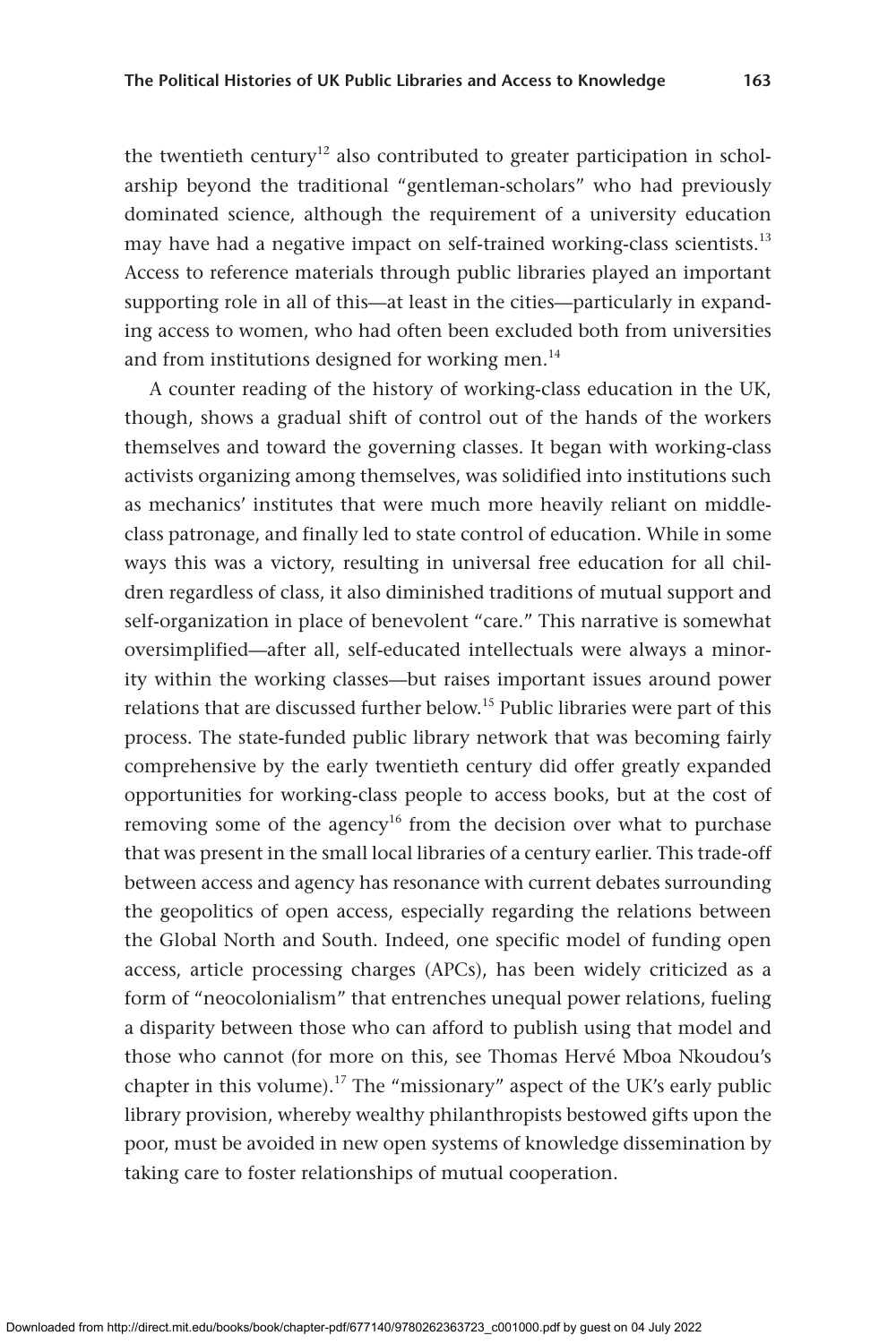#### **Class, Colonialism, and Access**

Libraries have often been idealized as "neutral" and classless, which obscures their political dimension.<sup>18</sup> Indeed, class relations were intrinsic to the public library movement that led to the original British legislation in 1850—enacted after campaigns by Liberal MPs William Ewart and Joseph Brotherton with Victorian middle-class notions of social- and self-improvement a key driver in the idea of providing library facilities to all.<sup>19</sup> Public libraries were created with the aim of "bettering" the working classes; they were designed as cultural institutions that would shape public taste and foster "good citizenship. $120$  It was thought by some advocates that providing free literature to workers would dull revolutionary tendencies and interest in radical socialism.<sup>21</sup> Conversely, Rose argues against this—that rather than instill bourgeois values, working-class education was a means for workers to break out of prescribed class roles.<sup>22</sup> If "economic inequality rested on inequality of education," then institutions designed to provide greater equity of access to knowledge were part of the egalitarian spirit of liberal reform.<sup>23</sup> Equity of access is seen as central to the purpose of public libraries, with McMenemy arguing that they "represent the ideal that everyone within society deserves the right to access materials for their educational, cultural and leisure benefit."24

Such ideals are emblematic of the liberal Enlightenment, so it is vital to remember the destructive legacy of colonialism and empire that coexists within this same tradition. Comparing the creation of public library services in the UK with the experience of some former colonial nations shows the imprint of this imperialist legacy and the fight against it. For instance, New Zealand had an incredibly high density of libraries within a few decades of European colonization but these were almost all subscription libraries rather than being municipally funded, $^{25}$  as were the Britishintroduced libraries in Malaysia until American organizations introduced free libraries in the 1950s.<sup>26</sup> The Dutch colonial administration in Indonesia created 2,500 public libraries to cement its authority through instilling its values.<sup>27</sup> While Britain was responsible for introducing modern public libraries to some countries, $28$  it used a similar propagandist model to the Dutch in various African and Asian colonies.<sup>29</sup> In 1930s India, on the other hand, the influential library theorist Sirkazhi Ramamrita Ranganathan saw libraries as part of an anticolonial political project, "draw[ing] a link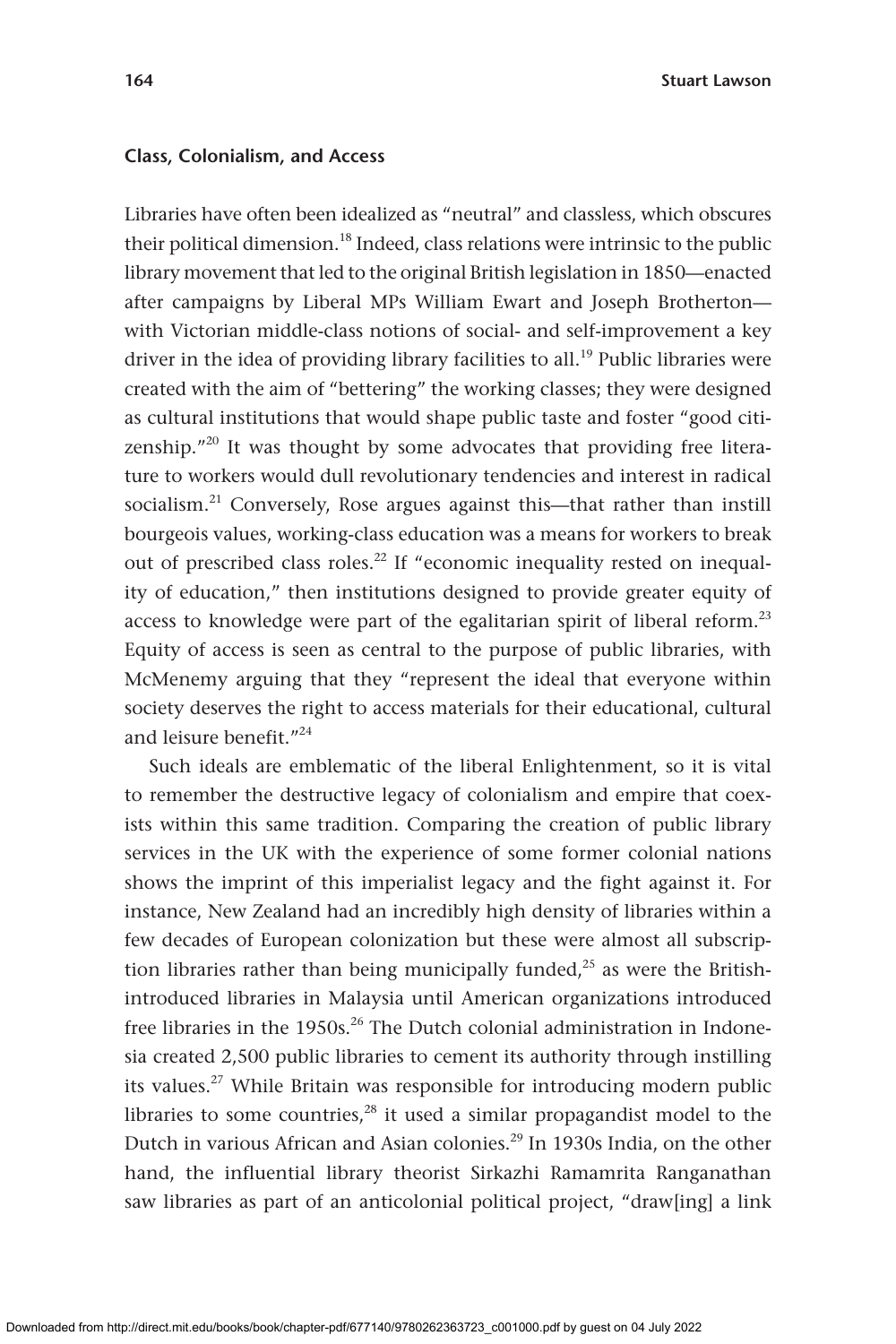between open access to knowledge and the need for wider social transformation."30 Although a scattering of public libraries already existed in various Indian cities, $31$  these did not cover most of the population, and the movement to create a national network of public libraries (along with mass literacy and education) was grounded in the struggle against colonial rule.<sup>32</sup> These histories show a diverse global picture in terms of the political dynamics of introducing national public library systems, particularly in terms of their colonial origins, with lasting consequences for their future development.<sup>33</sup> Widening access to knowledge has been viewed as both emancipatory and, conversely, as a tool for indoctrination.<sup>34</sup> If public libraries are governed solely in the interests of governing classes rather than for ordinary citizens, their potential for facilitating a more equitable distribution of knowledge is diminished.

In this light, librarians act as both facilitators of access to information but also as gatekeepers, a dual role that highlights a tension within the profession's ethics.<sup>35</sup> In some ways, the need to mediate between library users and their materials has been reduced over time through both social and technological advances. For instance, the term "open access" was originally used to refer to print materials held on open shelves rather than in closed stacks, a practice which was unknown in the early days of public libraries;<sup>36</sup> and after being introduced in the US from the  $1890s$ ,<sup>37</sup> it only became widespread in the UK following the First World War.<sup>38</sup> To take a more recent example, if a library now provides an electronic version of a text then members of that library may be able to access it without physically going to the library. In both of these examples, library workers are still facilitating access but their role is less obvious to the end user and so the necessity of librarians' labor is obscured. Unfortunately, the fact that labor is often hidden has resulted in calls from the libertarian right to end public library services due to ill-conceived notions that librarians have already been automated out.

#### **Open Access and Knowledge Politics**

Public libraries have always had to be responsive to the political context of the time. For example, in England under New Labour (circa 1997–2010), social inclusion became an explicit part of library policy, $39$  whereas the later 2010–2015 Conservative-Liberal coalition government cut local government spending to such an extent that many councils closed libraries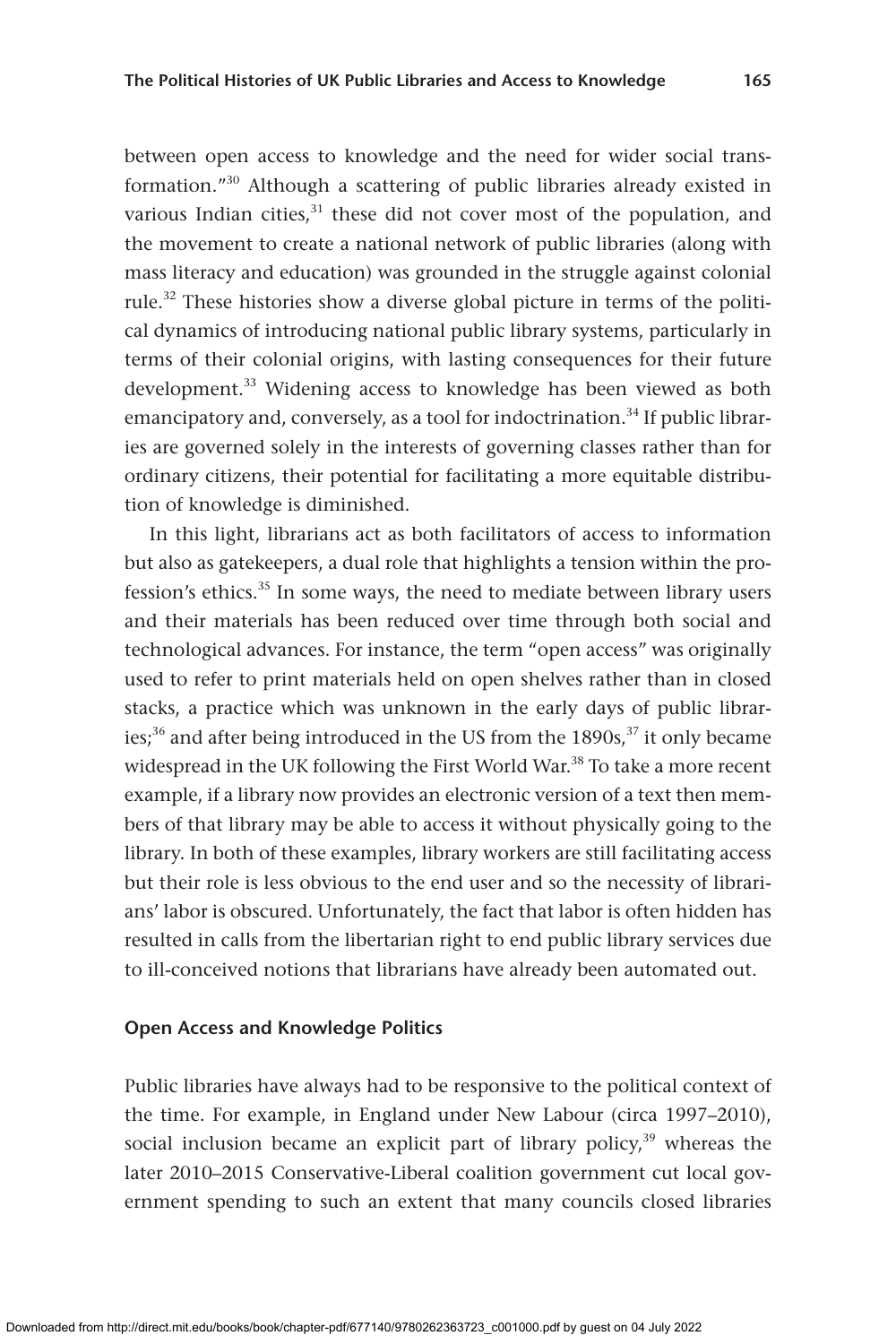in response.<sup>40</sup> Such an engagement with the policy direction of particular governments is also very clear with regard to open access. A central rationale for open access is that not all users (or potential users) of academic research are within the academy and research could have greater impact if results are made more widely available. The composition of publics outside of the academy varies at any given time, but includes teachers, further education students, retired academics, industry and entrepreneurs, refugees, and "para-academic" or contingent academic labor without a permanent faculty position (and for more on the composition of different publics, see Mourat, Ricci, and Latour in this book).<sup>41</sup> The UK government has made open access a priority in order to exploit the economic potential of these publics—especially startups and entrepreneurs. The notion that public libraries could provide scientific and technical knowledge in order to drive innovation and therefore stimulate economic growth is an old one. Although in the late nineteenth century public libraries' provision of technical literature was patchy, $42$  by the First World War they were seen as supporting economic activity around scientific and technical progress, leading to the development of numerous commercial and technical libraries.<sup>43</sup>

A similar supporting role for public libraries was envisaged by David Willetts, the former Minister for Universities and Science (2010–2014), who initiated the UK's current national open-access policy direction. After 150 years of expanding access to knowledge through public libraries, using them to increase access to online research can be seen as a logical expansion and resulted in the UK's free access service, "Access to Research."<sup>44</sup> The scheme provides free access to online journal articles from public library computers. This is an exception to most UK open-access policy in that it focuses on end users rather than the supply side—that is, academia. It has so far not been a runaway success—figures from the initial 19-month pilot period of the service showed a wide variance in usage between different library authorities, with some seeing no usage at all, and the national total of 89,869 searches from 34,276 user sessions during the period translates as only 1,800 users per month.45 Furthermore, the Access to Research scheme is taking place concurrently with an unprecedented level of budgetary cuts to public library provision in the UK, alongside ongoing commercialization and deprofessionalization, which threaten to reduce the ability of public libraries to function as a site of lifelong learning and civic engagement. From 2010–2016, 343 UK public libraries were closed, 174 were deprofessionalized by handing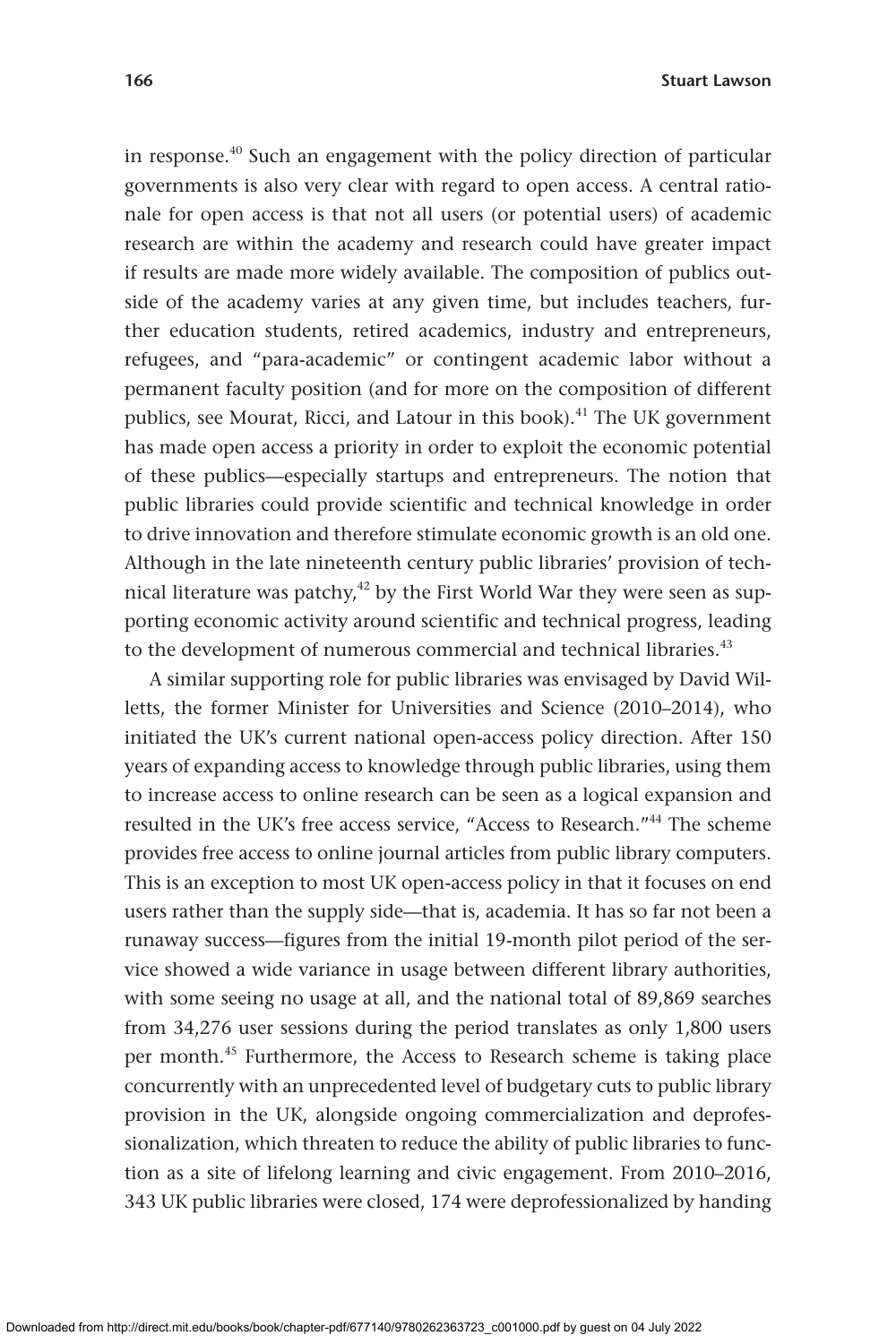control over to community groups and volunteers, and 7,933 library staff (around 25 percent of the total) were made redundant.<sup>46</sup> Walk-in access to research is of no value to citizens whose library has been closed.

#### **Conclusion**

From the creation of public libraries, the expansion of higher education, to the global adoption of the internet, a shifting distribution of power has put more information in the hands of more people. Open access to research in the digital era is part of this longer history of access to knowledge. But if the decisions governing open-access policy are subject to whims of temporary administrations, then nothing is inevitable about the success or otherwise of open access—rights obtained after a long struggle can always be rolled back. Despite all the gains made so  $far<sup>47</sup>$  not everyone has equal access to knowledge: money and social advantage are still barriers to accessing the results of scholarship, let alone participating in its creation. The extent of academic piracy highlights the uneven geographical distribution of access to research: pirate websites such as Sci-Hub and Library Genesis show great demand in countries where access is a significant problem, such as Indonesia and Iran.<sup>48</sup> This indicates that there is still much work to be done. Throughout history, progress in this area has often followed on the heels of grassroots or illicit activity. For example, although nineteenth-century public libraries resulted from top-down work of social reformers rather than bottom-up demand, they entered a world already containing a rich variety of autonomous working-class libraries. And piracy is often a precursor to the implementation of legal solutions. $49$  By paying attention to the lessons of history, particularly its social and political dimensions, those of us who see open access as a progressive catalyst for social change can work toward the *kind* of open access we want to see.

#### **Notes**

1. For further information about the topics raised in this chapter, see the PhD thesis: Stuart Lawson, "Open Access Policy in the UK: From Neoliberalism to the Commons" (London: Birkbeck, University of London, 2019) [https://ethos.bl.uk](https://ethos.bl.uk/OrderDetails.do?uin=uk.bl.ethos.774255) [/OrderDetails.do?uin](https://ethos.bl.uk/OrderDetails.do?uin=uk.bl.ethos.774255)=uk.bl.ethos.774255.

2. To qualify this statement, it should be mentioned that the UK's initial legislation only allowed individual local authorities to raise taxes for public libraries, rather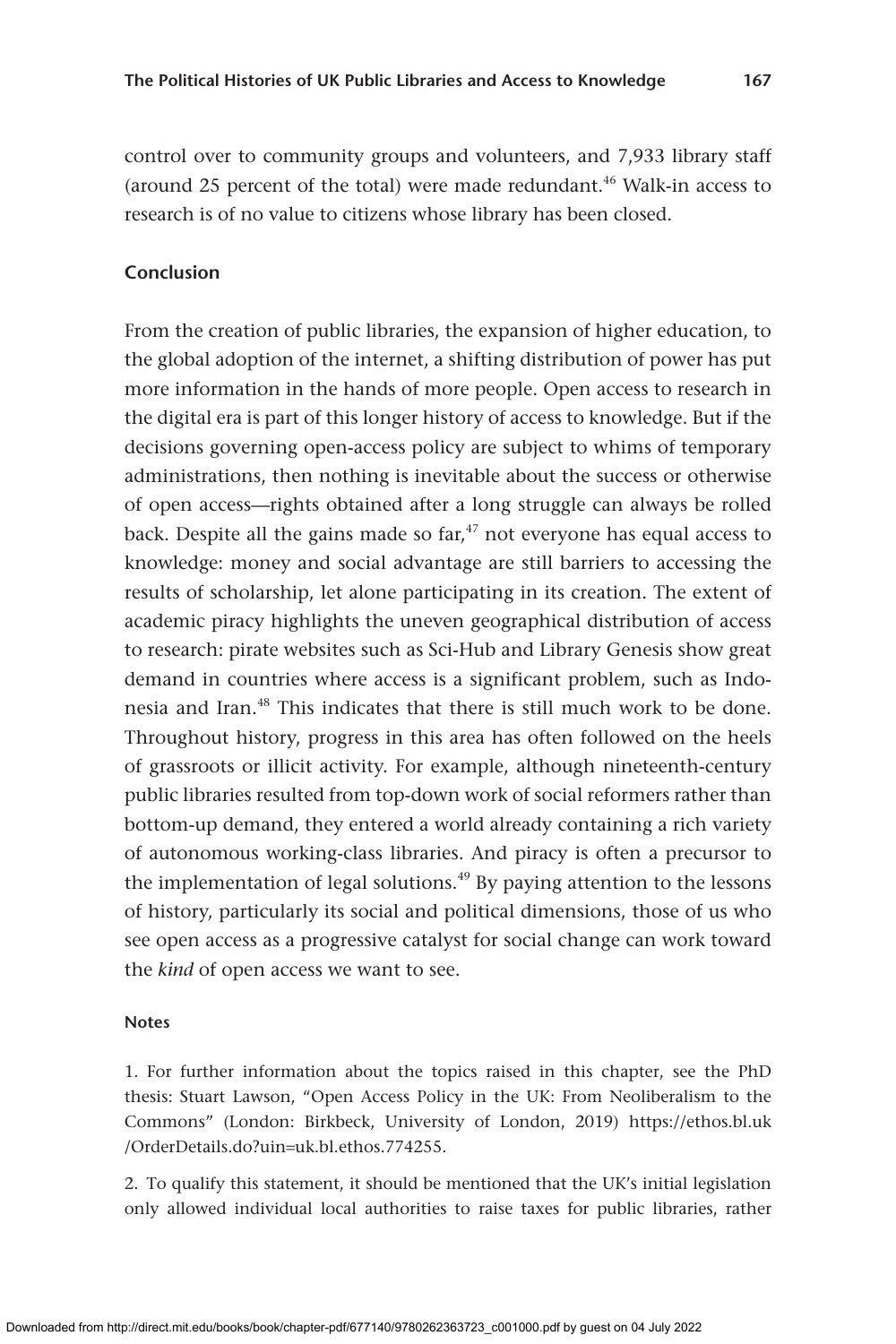than require them to do so. And legislation was also passed at a local level in the US around the same time, such as in New Hampshire in 1849 and Boston in 1852. Jesse H. Shera, *Foundations of The Public Library—The Origins Of The Public Library Movement In New England 1629–1855* (Chicago: University of Chicago Press, 1949), 165–188.

3. Thomas Kelly, *History of Public Libraries in Great Britain, 1845–1975* (London: Library Association Publishing, 1977), 3–4.

4. Subscription libraries lasted until the mid-twentieth century when they were finally supplanted by tax-funded libraries. Alistair Black, *The Public Library in Britain, 1914– 2000* (London: The British Library, 2000), 115; Kelly, *History of Public Libraries*, 344.

5. Kelly, *History of Public Libraries*, 72–74.

6. The initial 1850 Act only applied to England and Wales but was soon extended to Scotland through additional legislation. See Kelly, *History of Public Libraries*, 20–22.

7. Kelly, *History of Public Libraries*, 115–137; David McMenemy, *The Public Library* (London: Facet Publishing, 2009), 27–30. Carnegie also funded libraries elsewhere, notably in the US.

8. Bill Readings, *The University in Ruins* (Cambridge, MA: Harvard University Press, 1996), 7; Walter Rüegg, "Themes: The French and German University Models," in *Universities in the Nineteenth and Early Twentieth Centuries (1800–1945)*, ed. Walter Rüegg, vol. 3 (Cambridge: Cambridge University Press, 2004), 5–6.

9. Stefan Collini, *What Are Universities For?* (London: Penguin, 2012), 27–28.

10. Kelly, *History of Public Libraries*, 18; In fact, there were fairly high levels of literacy much earlier than this—see Jonathan Rose, *The Intellectual Life of the British Working Classes*, 2nd ed. (New Haven, CT: Yale University Press, 2010)—but a national system of free primary education helped make this more consistent across different classes and regions.

11. Kelly, *History of Public Libraries*, 82–83.

12. James A. Secord, "Science, Technology and Mathematics," in *The Cambridge History of the Book in Britain*, ed. David McKitterick (Cambridge: Cambridge University Press, 2009), 443–474,<https://doi.org/10.1017/CHOL9780521866248.014>.

13. Rose, *The Intellectual Life*, 70–72.

14. Chris Baggs, "'The Whole Tragedy of Leisure in Penury': The South Wales Miners' Institute Libraries during the Great Depression," *Libraries & Culture* 39, no. 2 (2004): 120; Rose, *The Intellectual Life of the British Working Classes*, 18–20, 76–77.

15. Rose, *The Intellectual Life*, 236.

16. See Baggs, "'The Whole Tragedy of Leisure in Penury,"' for details of this process in action in the miners' libraries of south Wales.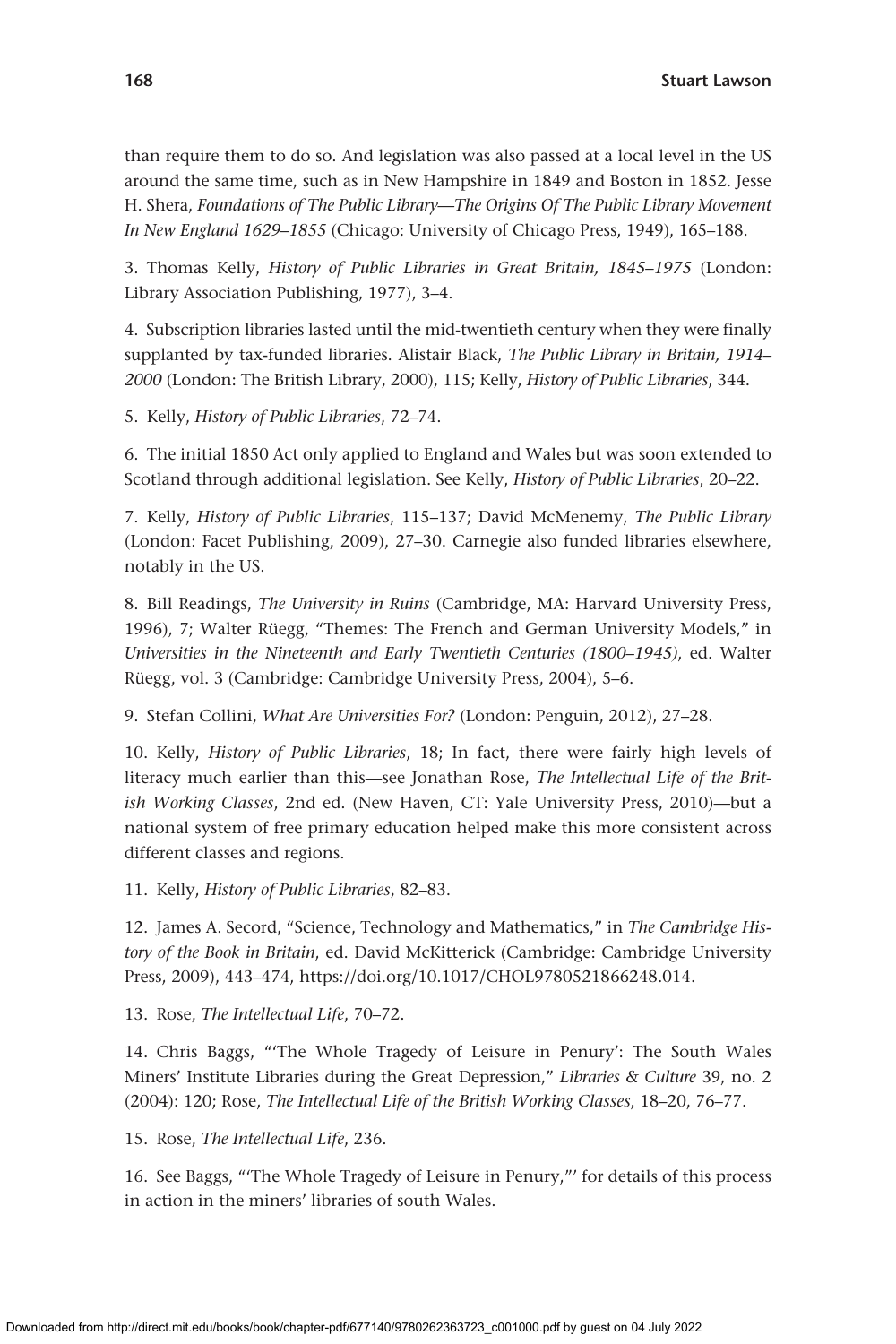17. Gerald Beasley, "Article Processing Charges: A New Route to Open Access?," in *Positioning and Power in Academic Publishing: Players, Agents and Agendas*, ed. Fernando Loizides and Birgit Schmidt (Amsterdam: IOS Press, 2016), 125–130, <https://doi.org/10.3233/978-1-61499-649-1-125>; Thomas Hervé Mboa Nkoudou, "The (Unconscious?) Neocolonial Face of Open Access" (Berlin, 2017); Florence Piron, "Postcolonial Open Access," in *Open Divide: Critical Studies on Open Access*, ed. Joachim Schöpfel and Ulrich Herb (Sacramento, CA: Library Juice Press, 2018), 117–126,<https://corpus.ulaval.ca/jspui/handle/20.500.11794/16178>.

18. John Pateman, "Public Libraries and Social Class," in *Open to All? The Public Library and Social Exclusion*, by Dave Muddiman et al. (London: Resource: The Council for Museums, Archives and Libraries, 2000), 26–42, [http://eprints.rclis.org/6283/;](http://eprints.rclis.org/6283/) Alison M. Lewis, "Introduction," in *Questioning Library Neutrality: Essays from Progressive Librarian*, ed. Alison M. Lewis (Duluth, MI: Library Juice Press, 2008), 1–4. See Pateman on class, and Lewis for a critique of library neutrality.

19. McMenemy, *The Public Library*, 24–25.

- 20. Black, *The Public Library in Britain*, 4.
- 21. Black, *The Public Library in Britain*, 25–27, 145–146.
- 22. Rose, *The Intellectual Life*, 23.
- 23. Rose, *The Intellectual Life*, 24.

24. McMenemy, *The Public Library*, xiii; See also IFLA, "IFLA/UNESCO Public Library Manifesto," 1994, [https://www.ifla.org/publications/iflaunesco-public-library-mani](https://www.ifla.org/publications/iflaunesco-public-library-manifesto-1994) [festo-1994.](https://www.ifla.org/publications/iflaunesco-public-library-manifesto-1994)

25. J. E. Traue, "The Public Library Explosion in Colonial New Zealand," *Libraries & the Cultural Record* 42, no. 2 (2007): 153.

26. C. Yu Priscilla, "History of Modern Librarianship in East Asia," *Library History* 24, no. 1 (2008): 65–67, [https://doi.org/10.1179/174581608X295293;](https://doi.org/10.1179/174581608X295293) The US also played a similar role in Japan. Priscilla, "History of Modern Librarianship," 67–68.

27. Elizabeth B. Fitzpatrick, "The Public Library as Instrument of Colonialism: The Case of the Netherlands East Indies," *Libraries & the Cultural Record* 43, no. 3 (2008): 270–285. For more historical context, see also L. Sulistyo-Basuki, "The Rise and Growth of Libraries in Pre-War Indonesia," *Library History* 14, no. 1 (1998): 55–64, [https://doi.org/10.1179/lib.1998.14.1.55.](https://doi.org/10.1179/lib.1998.14.1.55)

28. For example, Ethiopia. See Sterling Joseph Coleman, "The British Council and Unesco in Ethiopia: A Comparison of Linear and Cyclical Patterns of Librarianship Development," *Library History* 21, no. 2 (2005): 121–130, [https://doi.org/10.1179](https://doi.org/10.1179/002423005x44952) [/002423005x44952;](https://doi.org/10.1179/002423005x44952) However, see also Rosenberg on the British colonial authority's lack of interest in setting up a national library service in Kenya. Diana Rosenberg,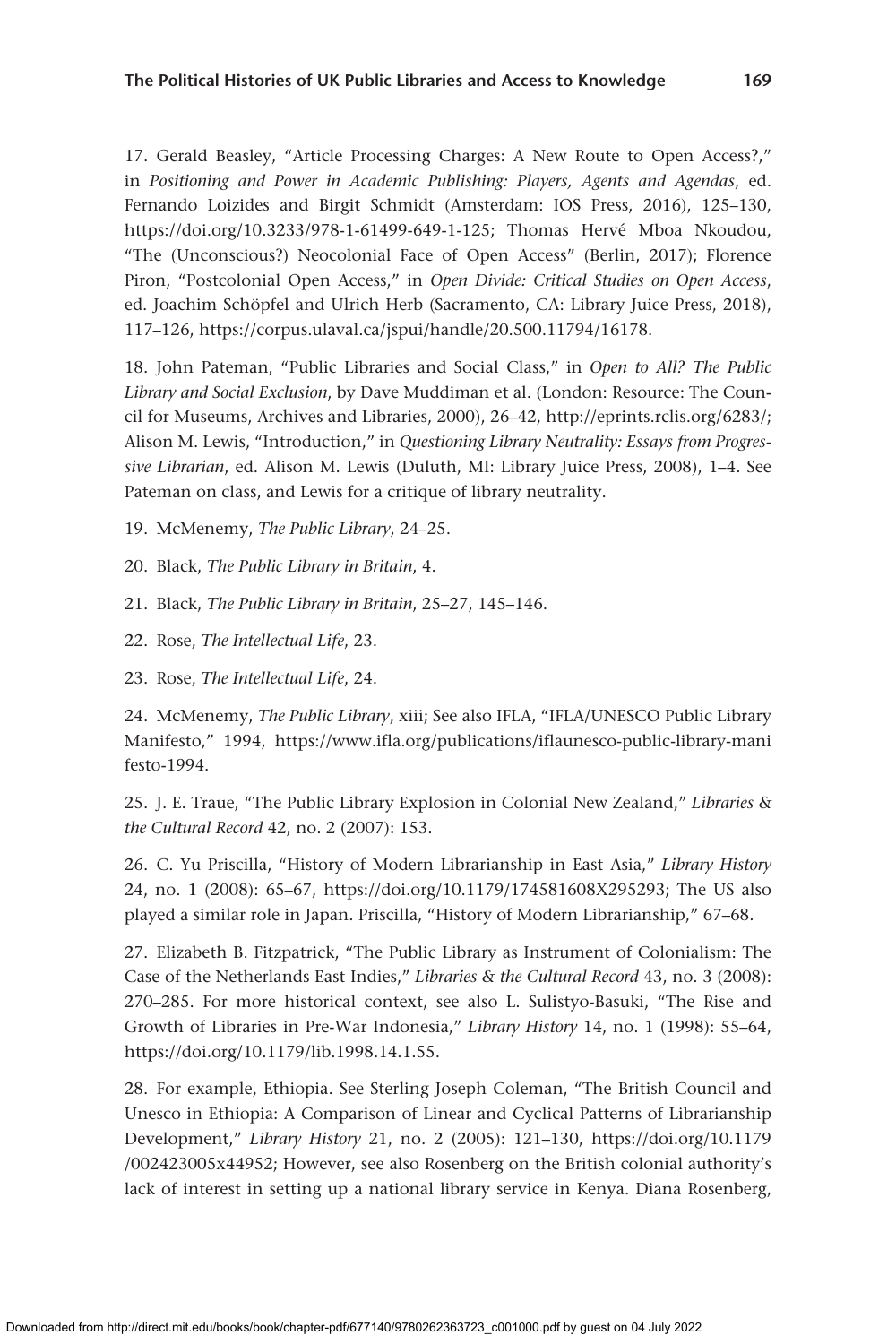"Imposing Libraries: The Establishment of National Public Library Services in Africa, with Particular Reference to Kenya," *Third World Libraries* 4, no. 1 (1993): 35–44.

29. Fitzpatrick, "The Public Library as Instrument of Colonialism."

30. George Roe, "Challenging the Control of Knowledge in Colonial India: Political Ideas in the Work of S. R. Ranganathan," *Library & Information History* 26, no. 1 (2010): 19,<https://doi.org/10.1179/175834909X12593371068342>.

31. Jashu Patel and Krishan Kumar, *Libraries and Librarianship in India* (Westport, CT: Greenwood Press, 2001), 2–14.

32. Roe, "Challenging the Control of Knowledge in Colonial India."

33. Jennifer Cram, "Colonialism and Libraries in Third World Africa," *The Australian Library Journal* 42, no. 1 (1993): 13–20, [https://doi.org/10.1080/00049670.1993](https://doi.org/10.1080/00049670.1993.10755621) [.10755621;](https://doi.org/10.1080/00049670.1993.10755621) Gabe Ignatow, "What Has Globalization Done to Developing Countries' Public Libraries?," *International Sociology* 26, no. 6 (2011): 746–68, [https://doi.org/10](https://doi.org/10.1177/0268580910393373) [.1177/0268580910393373](https://doi.org/10.1177/0268580910393373); Adakole Ochai, "The Purpose of the Library in Colonial Tropical Africa: An Historical Survey," *International Library Review* 16, no. 3 (1984): 309–315, [https://doi.org/10.1016/0020-7837\(84\)90007-4](https://doi.org/10.1016/0020-7837(84)90007-4); Amusi Odi, "The Colonial Origins of Library Development in Africa: Some Reflections on Their Significance," *Libraries & Culture* 26, no. 4 (1991): 594–604; Kate Parry, "Libraries in Uganda: Not Just Linguistic Imperialism," *Libri* 61, no. 4 (2011): 328–337, [https://doi.org/10.1515](https://doi.org/10.1515/libr.2011.027) [/libr.2011.027](https://doi.org/10.1515/libr.2011.027).

34. See Rose, *The Intellectual Life*, on the importance of paying attention to readers' own perceptions of the effect of reading and education, rather than relying entirely on theoretical exposition.

35. Adetoun A. Oyelude and Alice A. Bamigbola, "Libraries as the Gate: 'Ways' and 'Keepers' in the Knowledge Environment," *Library Hi Tech News* 29, no. 8 (2012): 7–10,<https://doi.org/10.1108/07419051211287615>.

36. Kelly, *History of Public Libraries*, 176–182.

37. Wayne Wiegand, *Part of Our Lives: A People's History of the American Public Library* (Oxford: Oxford University Press, 2015), 79–81.

38. Black, *The Public Library in Britain*, 52.

39. Department for Culture, Media and Sport, "Libraries for All: Social Inclusion in Public Libraries," 1999, [https://webarchive.nationalarchives.gov.uk/](https://webarchive.nationalarchives.gov.uk/+/http:/www.culture.gov.uk/images/publications/Social_Inclusion_PLibraries.pdf)+/http:/www [.culture.gov.uk/images/publications/Social\\_Inclusion\\_PLibraries.pdf](https://webarchive.nationalarchives.gov.uk/+/http:/www.culture.gov.uk/images/publications/Social_Inclusion_PLibraries.pdf); McMenemy, *The Public Library*; Dave Muddiman et al., *Open to All? The Public Library and Social Exclusion*, ed. Dave Muddiman, vol. 1, Ove (London: Resource: The Council for Museums, Archives and Libraries, 2000), [http://eprints.rclis.org/6283/.](http://eprints.rclis.org/6283/) Muddiman et al. questioned the efficacy of this policy.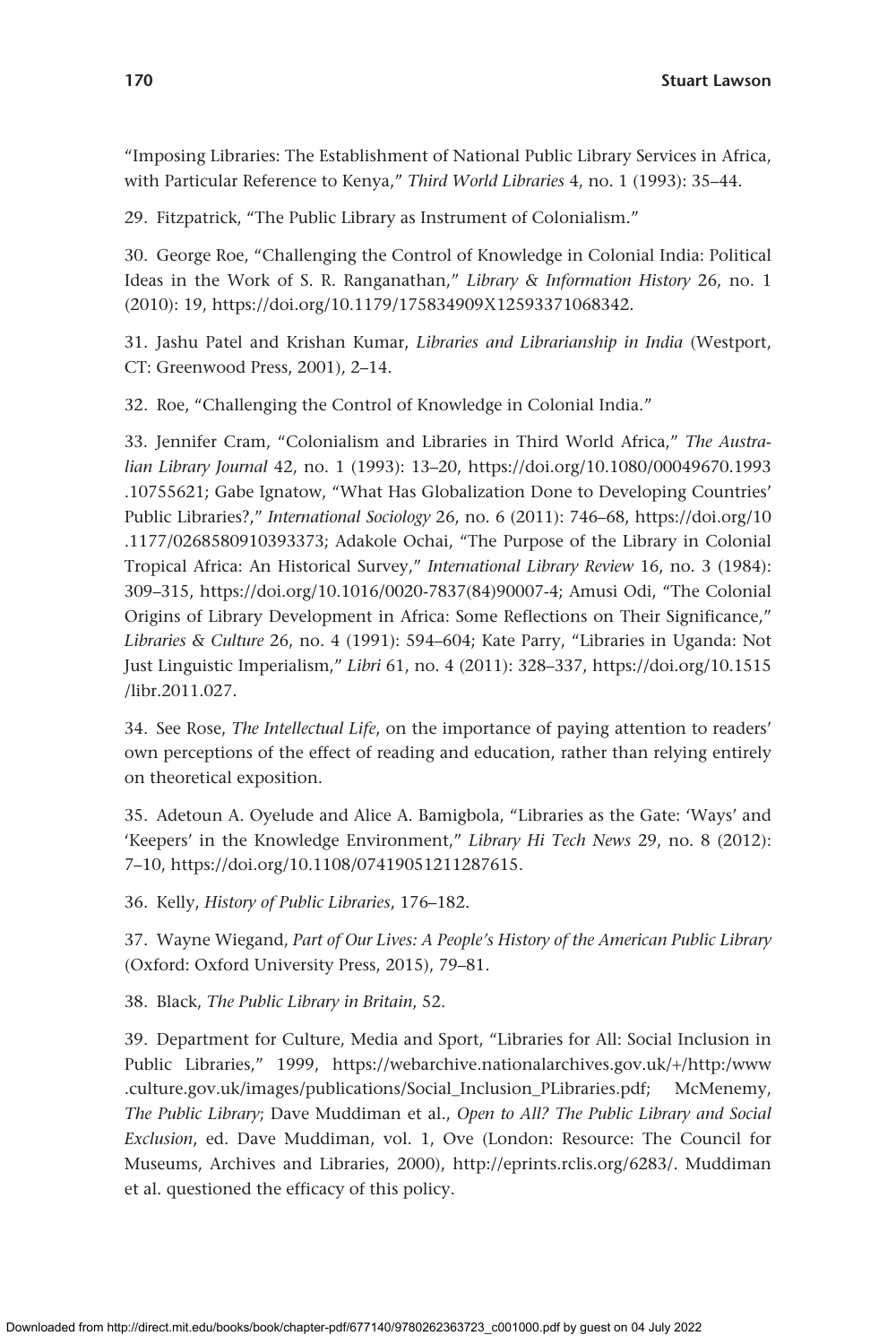40. BBC, "Libraries 'Facing Greatest Crisis,'" March 29, 2016, sec. England, [https://](https://www.bbc.com/news/uk-england-35707956) [www.bbc.com/news/uk-england-35707956](https://www.bbc.com/news/uk-england-35707956).

41. An often-overlooked point, but many refugees are university students or graduates. Jessica Magaziner, "The Importance of Higher Education for Syrian Refugees," *World Education News + Reviews*, December 7, 2015, [https://wenr.wes.org/2015/12](https://wenr.wes.org/2015/12/the-importance-of-higher-education-for-syrian-refugees) [/the-importance-of-higher-education-for-syrian-refugees](https://wenr.wes.org/2015/12/the-importance-of-higher-education-for-syrian-refugees). With close to 1 percent of the global population now displaced—there are an estimated 65.3 million refugees out of a global population of 7.4 billion, i.e., 0.8 percent of people—access to education and research for refugees has become a major global issue. Sam Jones, "One in Every 113 People Forced to Flee, Says UN Refugee Agency," *The Guardian*, June 20, 2016, sec. Global development, [https://www.theguardian.com/global-development](https://www.theguardian.com/global-development/2016/jun/20/one-in-every-113-people-uprooted-war-persecution-says-un-refugee-agency) [/2016/jun/20/one-in-every-113-people-uprooted-war-persecution-says-un-refugee](https://www.theguardian.com/global-development/2016/jun/20/one-in-every-113-people-uprooted-war-persecution-says-un-refugee-agency) [-agency](https://www.theguardian.com/global-development/2016/jun/20/one-in-every-113-people-uprooted-war-persecution-says-un-refugee-agency); United Nations Refugee Agency, "Figures at a Glance," UNHCR, accessed April 29, 2019, [https://www.unhcr.org/figures-at-a-glance.html.](https://www.unhcr.org/figures-at-a-glance.html)

42. Kelly, *History of Public Libraries*, 77–78.

43. Black, *The Public Library in Britain*, 13–14, 28–29; Kelly, *History of Public Libraries*, 243–244.

44. Sarah Faulder and Shinwha Cha, "Access to Research: The Experience of Implementing a Pilot in Public Libraries," *Learned Publishing* 27, no. 2 (2014): 85–92, [https://doi.org/10.1087/20140202.](https://doi.org/10.1087/20140202) The Access to Research site is available at [http:](http://www.accesstoresearch.org.uk/) [//www.accesstoresearch.org.uk/.](http://www.accesstoresearch.org.uk/)

45. Shared Intelligence, "Access to Research: A Report to the Publishers Licensing Society and the Society of Chief Librarians," 2015, 15–19, [https://www.pls.org.uk](https://www.pls.org.uk/media/199841/Access-to-Research-final-report-Oct-2015.pdf) [/media/199841/Access-to-Research-final-report-Oct-2015.pdf](https://www.pls.org.uk/media/199841/Access-to-Research-final-report-Oct-2015.pdf). The Shared Intelligence report treats this as successful, but 1,800 out of a population of 65 million is extremely low.

46. BBC, "Libraries 'Facing Greatest Crisis.'"

47. For data on the growth of open access, see Archambault et al., "Proportion of Open Access Papers Published in Peer-Reviewed Journals at the European and World Levels—1996–2013"; Rob Johnson, Anthony Watkinson, and Michael Mabe, *The STM Report: An Overview of Scientific and Scholarly Journal Publishing*, 5th ed. (The Hague: International Association of Scientific, Technical and Medical Publishers, 2018), [https://www.stm-assoc.org/2018\\_10\\_04\\_STM\\_Report\\_2018.pdf](https://www.stm-assoc.org/2018_10_04_STM_Report_2018.pdf).

48. See Bodó on "shadow libraries," the geographical distribution of their users, and the historical reasons why Russia is the center of much academic piracy. Balázs Bodó, "The Genesis of Library Genesis: The Birth of a Global Scholarly Shadow Library," in *Shadow Libraries: Access to Educational Materials in Global Higher Education*, ed. Joe Karaganis (Cambridge, MA: The MIT Press, 2018), 25–52; Balázs Bodó, "Library Genesis in Numbers: Mapping the Underground Flow of Knowledge," in